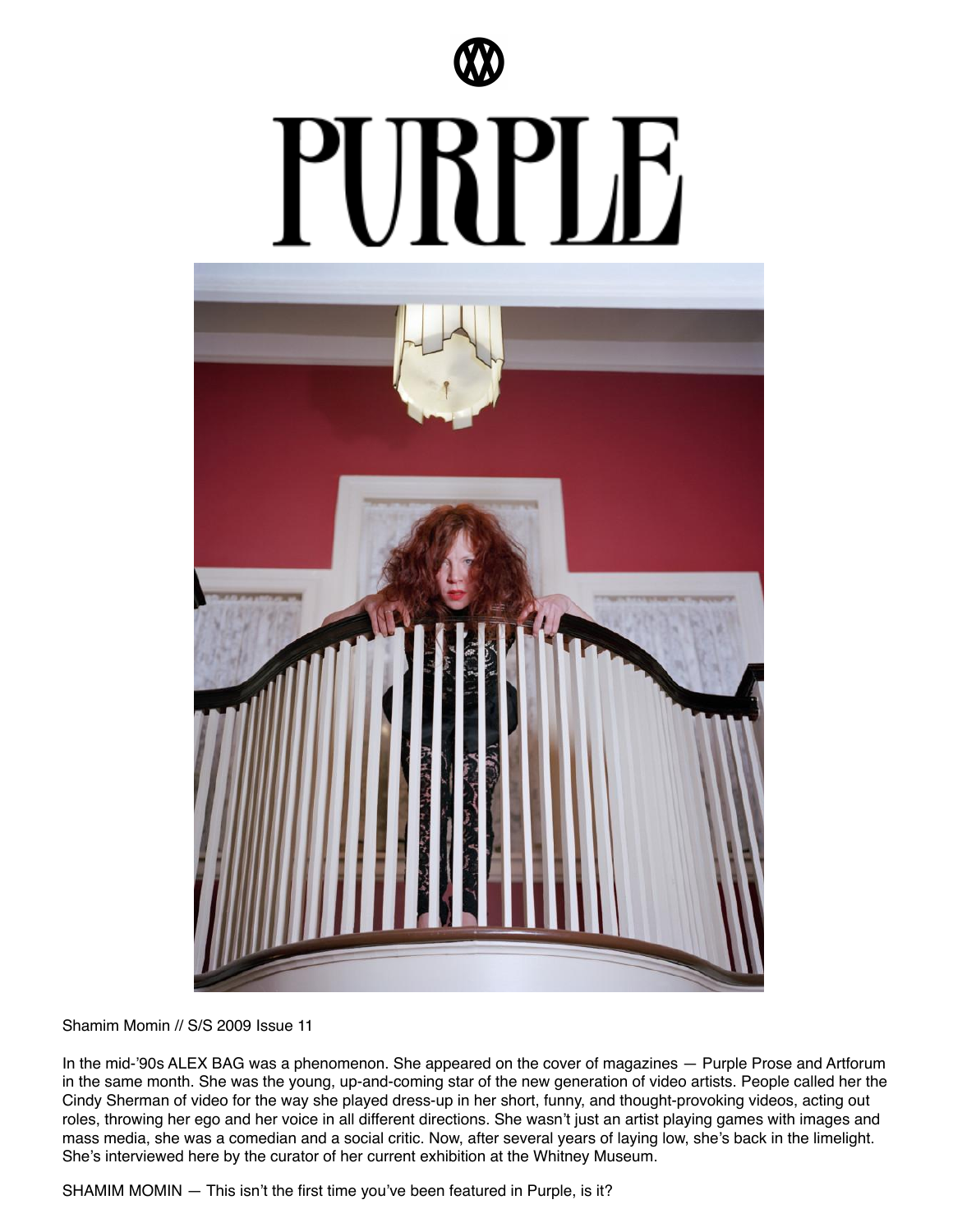ALEX BAG — No, it isn't. I was on the cover once, a long time ago, and Patterson and I did two projects for the magazine. One was about the difficulties of being a Goth in the summertime. We portrayed a group of teenagers from upstate New York. Patterson and I worked together in our usual way: I came up with an idea and did the styling — I chose the clothes and stuff — and Patterson was the technical wizard with the photography.

SHAMIM MOMIN — Being a Goth in the summertime presents it's own set of issues.

ALEX BAG — Yeah. All that black clothing and caked-on make-up. It's very difficult to maintain that look in the broiling heat.

SHAMIM MOMIN — Were you ever a Goth?

ALEX BAG — Oh yeah.

SHAMIM MOMIN — Some people think I must have been a Super-Goth, because my aesthetic runs that way, but I was more pseudo-hippie-boarding-school. Were you a Goth throughout your teenage years?

ALEX BAG — Well, I got into Bowie early on, like in 7th grade or 8th grade, but by 9th grade I'd started my all-black period. Black on the outside, because black was how I felt on the inside. But now it's so much easier to define yourself aesthetically by your musical tastes.

SHAMIM MOMIN — It's also easier to find all the stuff.

ALEX BAG — Yeah, it's easier to track it all down. The looks are very clear. I saw this great book that breaks down all the different kinds of Goths. I didn't realize there were so many — like 50 different types: Emo-Goth, Hippie-Goth…

SHAMIM MOMIN — Really? I thought there was about five.

ALEX BAG — The book showed you how you're supposed to wear your hair.

SHAMIM MOMIN — It sounds like The Preppy Handbook.

ALEX BAG — Exactly. In my freshman year

I was told that if I didn't play a sport no college would touch me. I decided that cheerleading was the easiest way to go.

SHAMIM MOMIN — Wow, a Goth cheerleader!

ALEX BAG — Yeah. I had black hair and black eyeliner. I hated the football team and I hated the other cheerleaders. I think I was smoking by that point, too. It was really bad.

SHAMIM MOMIN — It's like one of your pieces.

ALEX BAG — Then I stopped wearing black and started wearing raggedy clothes. It was like pre-pre-Grunge. I was like every art school kid in the late '80s. Wearing ripped up dresses, lots of slips, and my hair was always a mess. I think things would've been a lot easier for me back in high school — and I would've had a lot more friends — if I'd had a straightening iron.

### SHAMIM MOMIN - Is your hair naturally curly?

ALEX BAG — It's insanely curly, in a really bad way. Sometimes it looks pre-Raphaelite, but mostly it just looks like a rat's nest. Anyway, my misspent youth — and my misspent midlife crisis — was defined by music. In the ninth grade I was into The Dead Kennedys, The Butthole Surfers, The Cure, and The Smiths. The Aquarius-time shape-shifter in me goes back to 1977: then it was The Stooges, Joy Division, Gang of Four, Wire — mostly punk. And then it was Patti Smith, Suicide, and all that New York punk stuff. I really liked Television and I loved Richard Hell. I went through a lot of phases — music's always been super hard on me.

### SHAMIM MOMIN — Where are you from?

ALEX BAG — Well, I was born on the Upper West Side. But when I was four or something we moved to glorious, glamorous New Jersey, the place I'm staying now. It's like 20 or 30 minutes away from the city.

SHAMIM MOMIN — Didn't you have an affair with your high school boyfriend or something like that?

ALEX BAG — Well, no. He was never my boy-friend. He was just someone I had a crush on.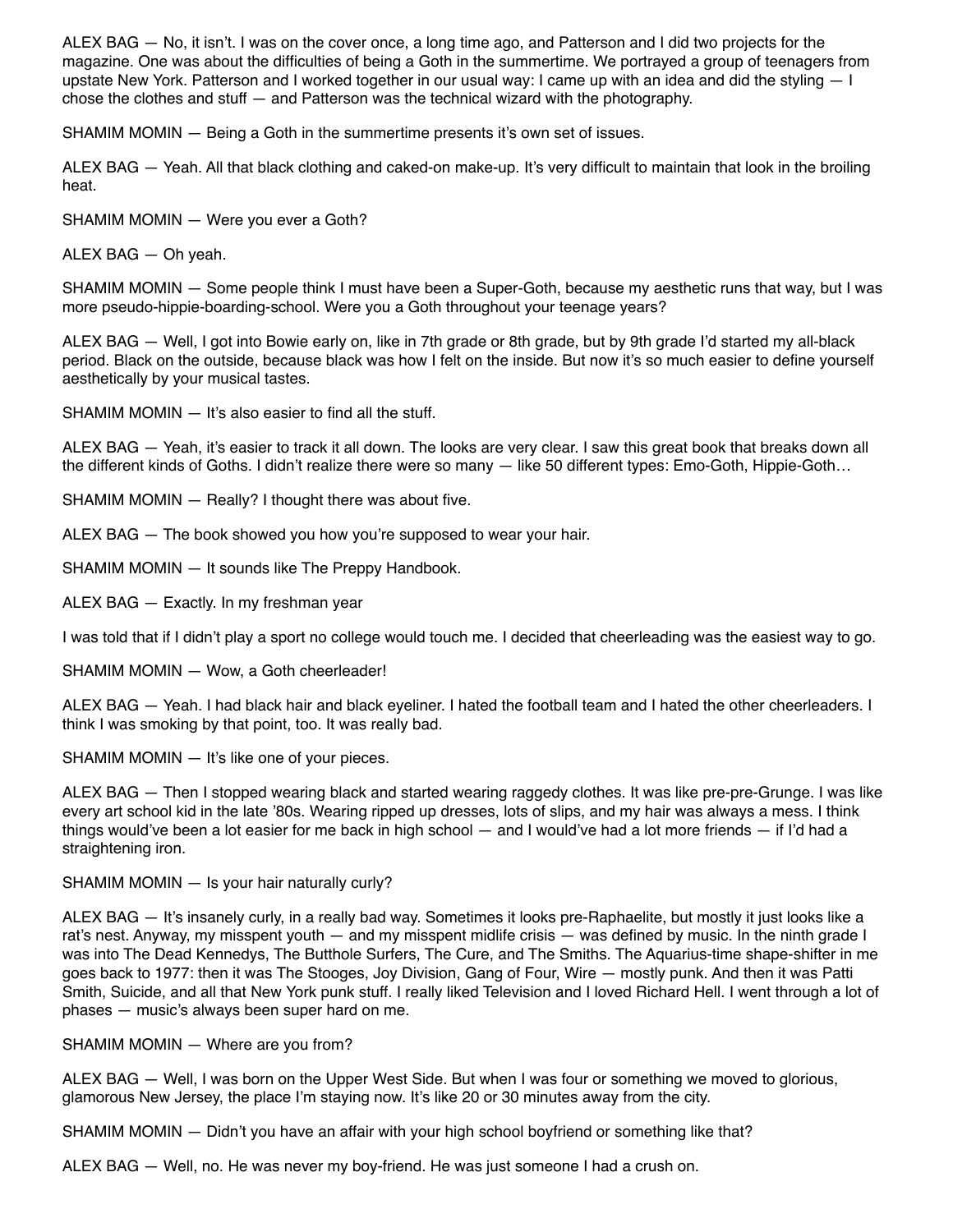SHAMIM MOMIN — Oh, that's even better. I love it.

ALEX BAG — It finally happened, 25 years later.

SHAMIM MOMIN — That's hilarious. Tell me the story!

ALEX BAG — My crush on him started when I was really young. Our parents were friends and one time we all went on vacation together. I was awkward and weird — surprise, surprise. I must have been 11 or 12 and he was two years older. He was really beautiful — and he still is. I asked him if he remembers all this, but he doesn't.

SHAMIM MOMIN — He doesn't remember that your families went on vacation together?

ALEX BAG — He kind of remembers that, but he doesn't remember this particular moment — it's one of those things that's etched in my memory bank — when we were sitting at a picnic table and he was singing along to a Beatles tape. He sang "Come Together" to me, all the way through. I couldn't remember what song it was, and then when I did, it totally cracked me up because that's what we'd been trying to do for the last four months. I think I might have bought some pot from him in high school a couple times. But it was a secret crush, because he was a Lothario.

SHAMIM MOMIN — Did you tell him all this when you saw him again?

ALEX BAG — Yes. After we started hooking up, I spilled my guts to him. I mean, it wasn't a freakish thing — I wasn't stalking him.

SHAMIM MOMIN — No, no, you just had a crush on him. Has he changed? Is he cuter? Is he lame?

ALEX BAG — Well, I was trying to get over breaking up with someone else, so the timing was right. It was a bad breakup. The man, who shall remain nameless, and I went out for eight years, and he broke up with me on New Year's Day, which was just great. I heard the death rattle before it happened but it was still really bad. Not that it's ever good. But he just sort of stopped speaking to me and wouldn't give me an explanation why. I kept saying, "Alright, alright, so you met someone else." And he was like, "No, it's not like that. That's not what's going on." I'm like, "So it's me, then!" But he wouldn't say anything. And I'm like, "What's wrong with me?" And he really knew me — what a vivid imagination I have, what a big ball of self-hatred I am. He should've known enough to at least offer me some kind of explanation, so that I wouldn't spend endless hours going over everything with a flea comb, like, "What did I say? What did I do?" I went into therapy again after that happened, and it was helping me. Then this other guy came along. I couldn't have sat down at a drawing board and come up with a better plan of action. My therapist agreed. He's just a nice guy. Another musician — another Gemini carpenter-musician. The first guy was also a Gemini carpenter-musician.

SHAMIM MOMIN — Are you a Gemini?

ALEX BAG — No, I'm an Aries.

SHAMIM MOMIN — What's Aries, again? May?

ALEX BAG — April, March/April. What are you?

SHAMIM MOMIN — A Leo. I'm characteristically Leo, meaning I only know my own sign.

ALEX BAG — Ah, we're both fire signs — that's good. Leos are cool. I like the fire signs. We look for air signs and then we burn them up. But it makes us shine brighter.

SHAMIM MOMIN — When did you move back in with your parents? And what's it like?

ALEX BAG — It's weird. I had the house to myself for the summer — actually longer than the summer; for six months while they were upstate — and it was lovely. Now they're back and it can be difficult at times. I'm a teenager again, in the belly of the beast.

SHAMIM MOMIN — I can only imagine. I love my parents, but going home was always freaky for me, because I felt like I couldn't stop myself from turning back into a child. I was very aware it was happening but I couldn't stop it. Our connotative and associative responses are just too strong. But you've been living back with your folks for a while now so maybe you can develop new responses and supercede the past.

ALEX BAG — I'm still working out the kinks. My brother lives about five minutes away.

SHAMIM MOMIN — Isn't he in some of your videos?

ALEX BAG — Yeah, he's in a lot of them. He's one of my favorite people to work with.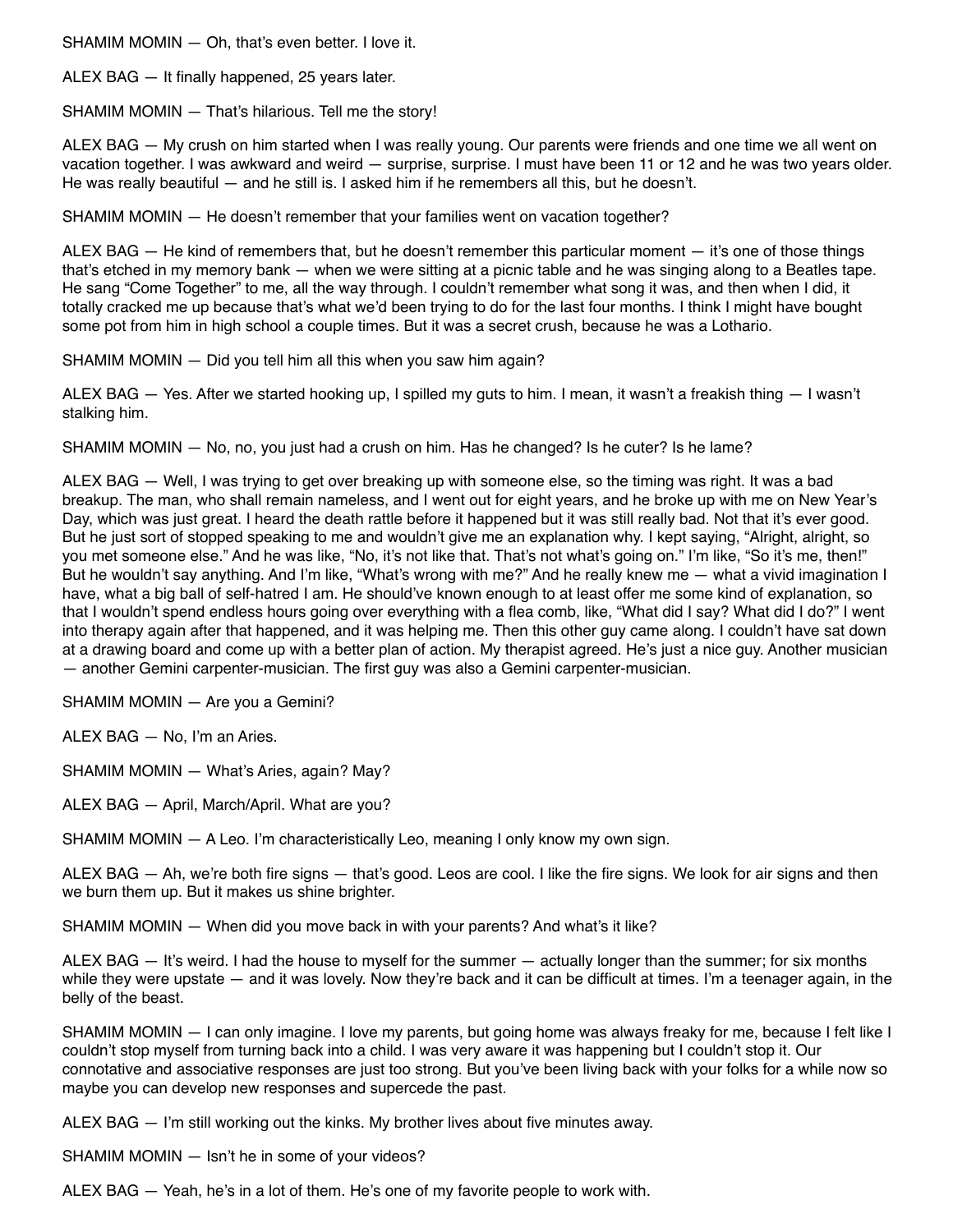SHAMIM MOMIN — He's the only one you let improvise, right?

ALEX BAG — Yeah, he's the only one I trust with improvisation. He's just a natural character-maker. I give him direction, we build characters together, and I give him a couple words or lines that I want him to thrown in. I tell him what I want him to talk about and then I just let him go. I have to keep the number of takes to a minimum — two or three — because each one will be completely different; there'll be great things in each one and I try to avoid editing nightmares.

SHAMIM MOMIN – You're very specific about your scripts, correct?

ALEX BAG — Yeah. Everything is written out.

SHAMIM MOMIN — Which is surprising because there's such a dynamic, spontaneous feel to the dialogue. How do you make that happen? Is it just the nature of your scripts? Do you want the dialogue to feel improvised?

ALEX BAG — I never work with professional actors, thank God. And usually everything is done at the last minute. My procrastinating tendencies create part of the dynamic of things being rushed. I work with friends and I try to make things simple. There's no crew to speak of. It's usually just me and a camera and the actors, so people tend to be a lot more natural. People who might have suffered from stage fright or who aren't used to acting tend to relax somewhat. We use cue cards when it's necessary, when someone can't remember their lines.

SHAMIM MOMIN — I've never acted so I'm totally fascinated by it.

ALEX BAG — I'm not really an actress myself, either.

SHAMIM MOMIN — Don't be ridiculous! You're brilliant.

ALEX BAG — Please kill me. You can't really tell, but for my first art-school video I wrote my lines down on index cards that I placed in various parts of the room. It's an old trick Marlon Brando used. You'll notice I'm not always looking in one direction. Basically, I'm looking around the room for the cue cards — you'll see me staring off this way, looking off that way. I'm terrible at memorizing lines.

SHAMIM MOMIN — I can imagine you doing that in my head. But I thought that was the affect of the character — she never looked straight ahead. I was just talking to my performance department about your new play…

ALEX BAG — The Stage Fright Players.

SHAMIM MOMIN — Is that what you're calling it? Great name. I love the idea of a play cast entirely of folks with stage fright. I can't even imagine the awkward tenor of the space during the performance. Someone asked if I was going to be in it, to which someone else responded, "Oh, Shamim never has stage fright, ever. She loves to talk!" It's part of my job, obviously — I talk in front of people for a living. I just like people and I'm very social. But I'm a terrible, terrible actress. I freak out when it becomes real acting. But maybe I will try out for it.

ALEX BAG — You should.

SHAMIM MOMIN — In your new video piece for the Whitney show you use an interview format. Will you be sticking with that for the show?

ALEX BAG — There'll be a host and guests. It's based on the '70s children's show, The Patchwork Family, which, as you know, my mom was the host of. Basically, there'll be a short introduction of the guests, and then an audience-guest exchange. Have you seen any of the original episodes my mom was in?

SHAMIM MOMIN — No. I tried to look them up but they're really hard to find.

ALEX BAG — My mom sat behind a desk with a puppet. They sang songs and talked about things. Then they'd have the guests come on.

SHAMIM MOMIN — What kind of guests?

ALEX BAG — Well, it was progressive, '70s children's television, so they'd have a musician, a scientist, or a painter, and people who brought in creatures. I was on as a guest. I was really lucky because I was there when the animal guy was there.

SHAMIM MOMIN — Was he an animal trainer of some kind?

ALEX BAG — Just a guy who came on with pets. It was like presenting the spectrum of the animal kingdom.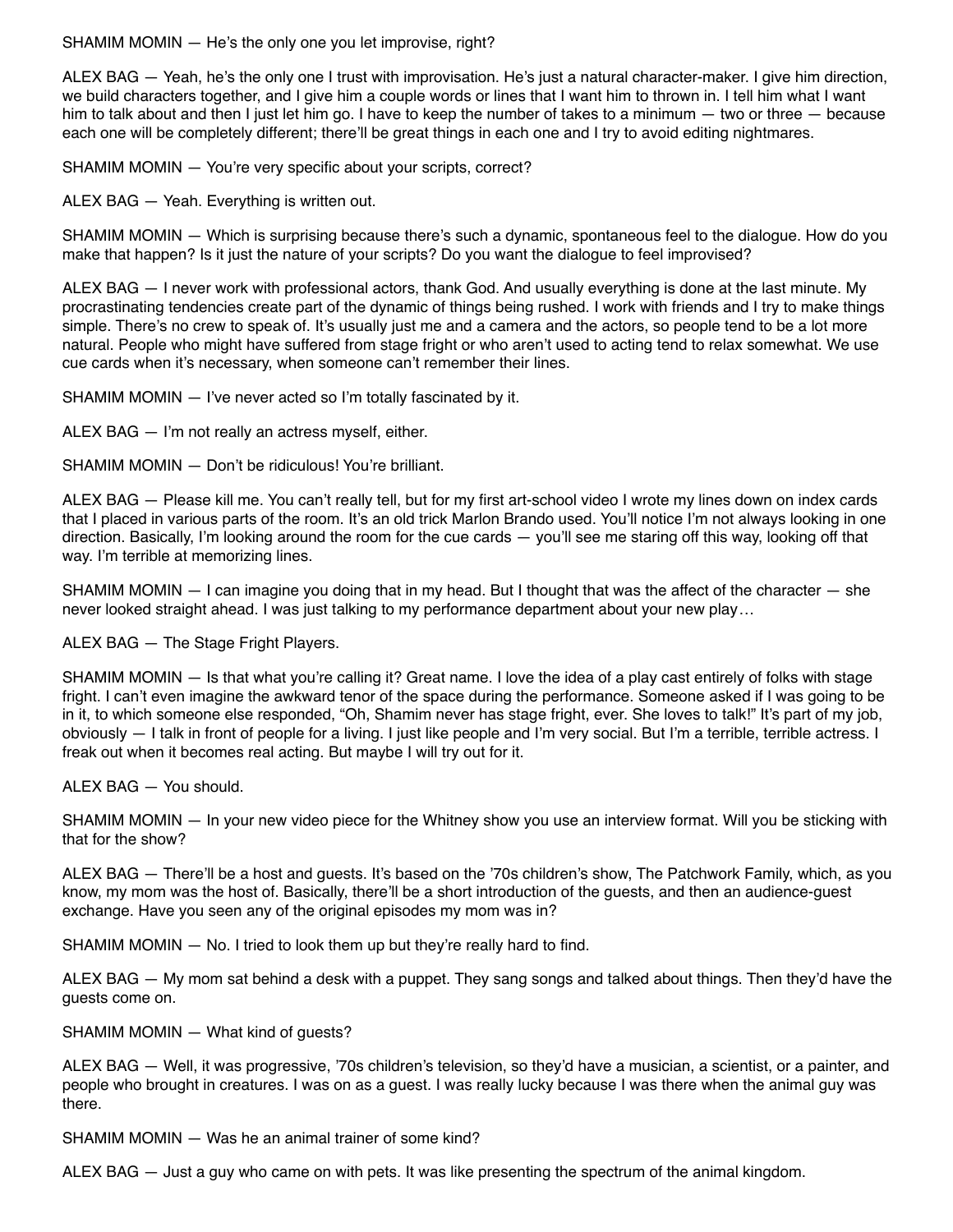SHAMIM MOMIN - Like the kind of thing David Letterman does.

ALEX BAG — Yeah. The day I was on he brought a monkey with him and I got to wheel it around in a stroller all day. I was seven or eight or something. It was the greatest day of my life.

SHAMIM MOMIN — Bizarre, but understandably fabulous. Was your mom the host of the show for its entire run? Was it her concept?

ALEX BAG — Yeah. She wrote it. She had a show on PIX, which is now Channel 11, called the Carol Corbett Show, from 1964 to '67. It was in black and white. She used a hand-held dog puppet named Doodly-Doo. She did drawings and stuff. The Patchwork Family ran from '72 to '78, and it was in reruns, at six o'clock in the morning on CBS, into the early '90s, when I was in college. I remember watching it after some really rough Saturday nights.

SHAMIM MOMIN — Was there a theme song?

ALEX BAG — Yes. [Singing] We want to have you as a member of the Patchwork Family! There's plenty to do as a member of the Patchwork Family! We're looking for sisters, and brothers, and all sorts of others, like nieces, nephews, uncles, cousins — We need members by the dozens! All kinds of people in the Patchwork Family!

We're gonna be happy as can be, because it's certified and stated that everyone's related in the Patchwork Family!

SHAMIM MOMIN — Are you going to have a theme song for your new piece?

ALEX BAG — There has to be a theme song. And I'm hoping to have animals — it's a new challenge to try and track down and rent some. The feel of the piece is going to be very dark, like a suicide note to the youth of today, so I've got to find the right animals, ones that shouldn't be around children.

SHAMIM MOMIN — Like a ferret, maybe?

ALEX BAG — Fire ants and a poisonous spider — dangerous things that children shouldn't touch. I'm gathering talent as well. Spencer Sweeney and Tom Borghese are going to be in it. So is my brother. A lot of people are volunteering. I want to do the commercials for the breaks, too, and that's going to require more actors than you can shake a stick at.

SHAMIM MOMIN — Are you working with local kids?

ALEX BAG — I've got friends who have kids. I don't need a lot of kids, fortunately.

SHAMIM MOMIN — But will the audience be made up entirely of kids? When we first spoke I thought you'd said the audience might be a mix of different characters.

ALEX BAG — Oh, no, just kids.

SHAMIM MOMIN — But the guests will be of all ages.

ALEX BAG — I don't imagine the kids are going to have a lot of lines. It will be reaction shots, mostly, and possibly them asking questions, but they won't really do a lot of talking.

SHAMIM MOMIN — And what will your puppet be like? Do you know yet?

ALEX BAG — Not yet.

SHAMIM MOMIN — Have you chosen any of the guests you'd like to have on?

ALEX BAG — Tom [Borghese] wants to be the art guest and do a painting with the kids — maybe a Rothko sort of thing.

SHAMIM MOMIN — That's good, seeing that Rothko killed himself — that's always charming.

ALEX BAG — We're going to have an animal guy, and a neuro-psychiatrist who'll talk about neurochemistry and brain disorders and hyperactivity. All those meds — if the kids aren't already taking them, they soon will be. I think Spencer would make a great wizard or magician — something to do with the darker art forms. I've got to get some chicks in there too, but I don't really know how yet. I'd also like to use my mom, at some point. There will definitely be some montagelike, dream-sequences. I'm going to use old footage from her show, move back and forth in time, and try to do double exposures of our faces, or something. I think that could be really fun. My mom is a real actress; I've wanted to work with her on something for a long time.

SHAMIM MOMIN — So you have tapes of the original show.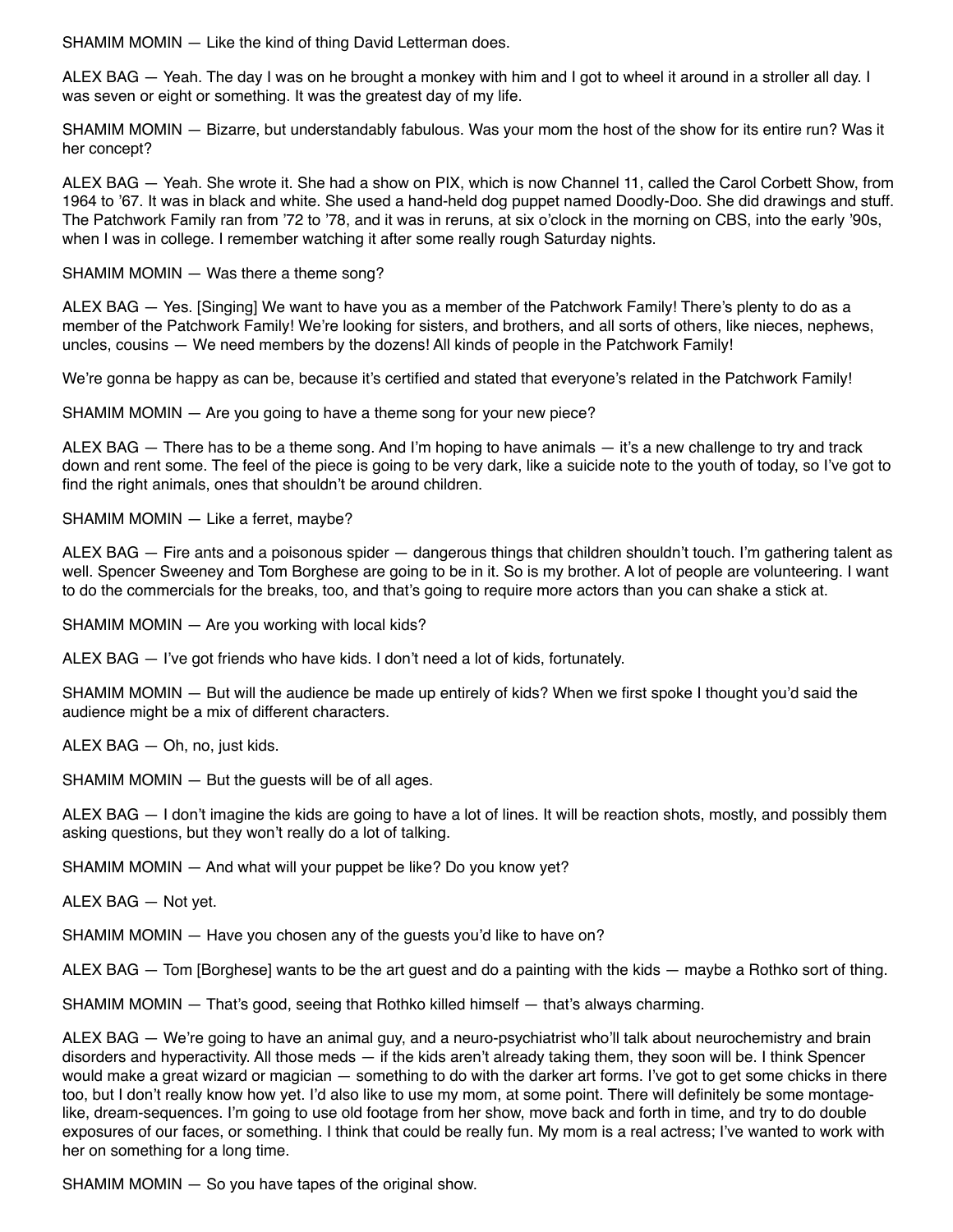ALEX BAG — I just found them. I wish I had more episodes. I only have six.

SHAMIM MOMIN — Even a couple would be fine. It all sort of sounds familiar, but sometimes I don't remember things until I see them.

ALEX BAG — They used the puppeteer from The Magic Garden.

SHAMIM MOMIN — That makes sense. The Magic Garden is what I use as a reference for people who might not have seen The Patchwork Family.

ALEX BAG — Maybe when you see it it'll spark a memory.

SHAMIM MOMIN — It probably will — when you sang the theme song I did remember something.

Was it the first time a real spate of kids took part in a TV show?

ALEX BAG — I don't know the entire history of children's television, but I know that the show didn't look like other shows that were on at the time. It was very much geared towards education, rather than just showing cartoons. It was empowerment-based and really instructive. The creative arts were really pushed, too — there was always a guest musician or painter on.

SHAMIM MOMIN — Seems like a hippie kind of thing, coming as it did out of that timeframe.

ALEX BAG — Yeah, my mom's background is so psychedelic it hurts. I've been trying to watch children's television now as part of my research and I'm not very impressed.

SHAMIM MOMIN — This may be a bit of a tangent, but I think it relates to the time period we're talking about: I'm obsessed with girl's survivalist books from that era, books like A Wrinkle in Time, Julie of the Wolves, From The Mixed-up Files of Mrs. Basil E. Frankweiler, and Harriet the Spy — individualist epics in which girls were the protagonists. They were very important to me in my formative years. I remember them so well I can actually still tell you what pages certain things were on.

ALEX BAG — Did you like Judy Bloom books, as well?

SHAMIM MOMIN — Yeah, some of them. All these books were about girls becoming super-empowered — although not in the way boys can be — and without being a girl in a traditional sense. It seems like the books clearly come out of the feminist moment and tried to impart its values to girls. It also seems significant that they were written around the same time and a lot of them were about girls who suddenly had to take care of themselves. Like in From the Mixed-Up Files of Mrs. Basil E. Frankweiler, which is maybe the most obscure of them, a girl runs away from home — not because she hates her parents, but because she wants to have an adventure. She takes her little brother with her; they break into the Metropolitan Museum and they live there. They live from the coins they take from the fountain. In Harriet The Spy, a girl's secret book was found. It's not moralistic; rather it's about the power of creativity and the power of information. Island of the Blue Dolphins was another book from that era. A girl gets stranded alone on an island, which is ostensibly a true story. Anyway, I thought maybe there might have been a similar shift in kids' television in this period, in terms of its educational value, perhaps. I mean — kids' books really suck right now. They're insanely bad. Television for adults has become very sophisticated, but it's totally lost its shit as far as kids go. It's really strange.

ALEX BAG — Kids are definitely heavily marketed, too; this seems to be the raison d'être of all their television shows. There's always a doll, books, toys, or games that go along with a show, things being sold to the kids.

SHAMIM MOMIN — Have you seen Gossip Girl?

# ALEX BAG  $-$  No.

SHAMIM MOMIN - I'm kind of obsessed with it: it's so bad and totally awesome - so over the top. It's about the ludicrous life of super-rich Upper East Siders. One of the main characters' apartments is full of art — not Picassos, but art by people we know, like the Prada Marfa store photographs, or that Elmgreen and Dragset piece. Agathe Snow did a piece for one episode — which was fucking hilarious — and Ryan McGinley did one for another.

ALEX BAG — So there's somebody with some savvy involved in it.

SHAMIM MOMIN — Yeah, but at the same time, it's totally wack. Their marketing ability is so sophisticated, they don't even need cool-finders — those people who try to figure out what the kids on the street think is really cool, and then use it as a capitalist tool — that whole thing Naomi Klein wrote about. They don't need to bother with that. What's really shocking is that the marketing people are as sophisticated as the kids.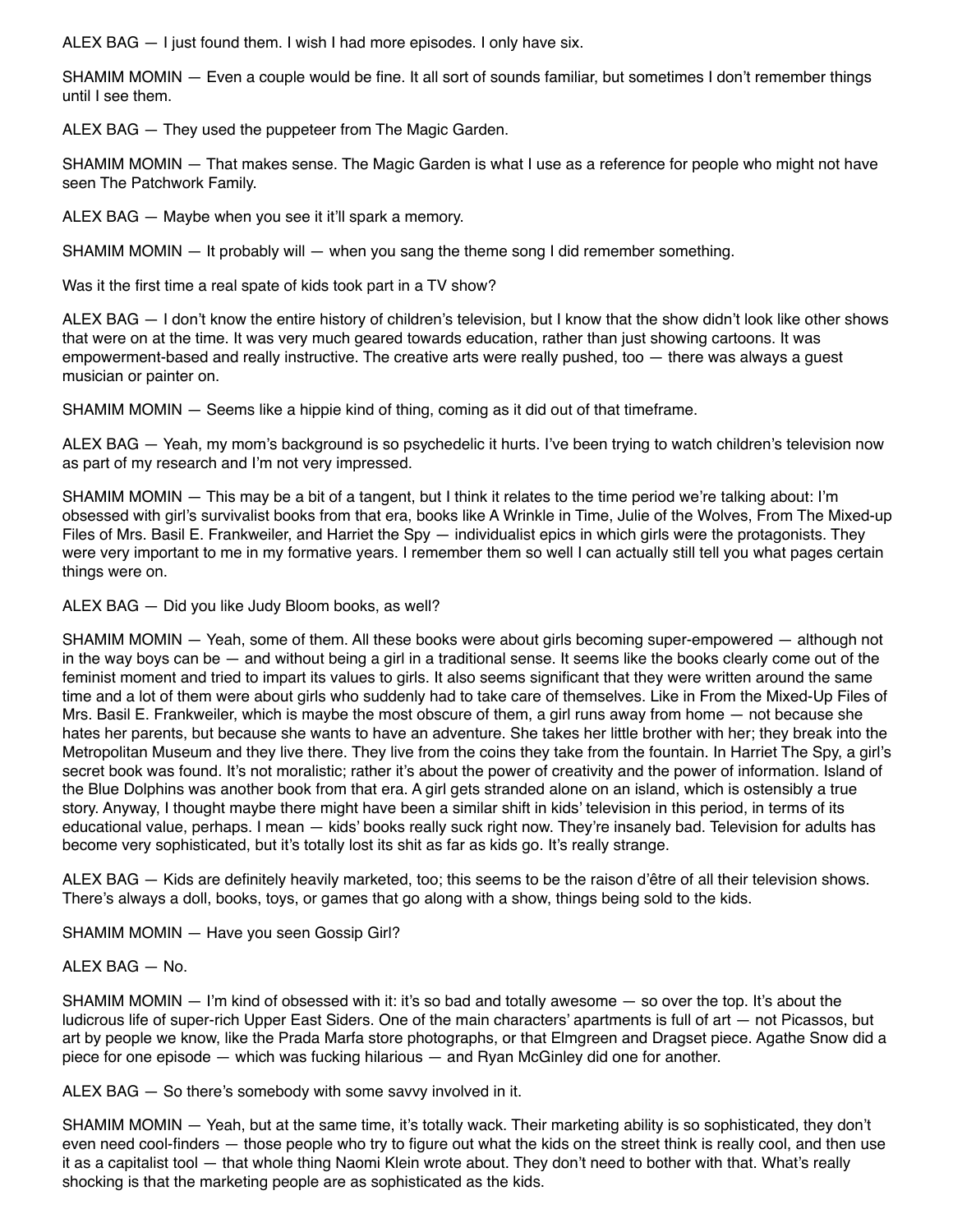ALEX BAG — When I was in college I read a great essay about the percentage of people who go to art school to study fine art but eventually wind up in advertising. I think it was like 80 percent, but don't quote me on that. I dropped the book when I read that. And I'm sure the statistics are even scarier now. My dad was in advertising. He worked for Time-Life for a long time and for a big agency on 23rd Street. He did the Chrysler Cordoba commercials with Ricardo Montalban and his Corinthian leather.

### SHAMIM MOMIN — Which were hilarious.

ALEX BAG — They really were. My dad went to Cooper Union, too. The gulf between art and advertising has always been interesting to me. There's always been some kind of crossover. I see art stolen and used in ads all the time, especially in America. Like in the movie, The Cell, for example.

SHAMIM MOMIN — The Cell is the most egregious example. There's a scene in it that's literally a recreation of an Odd Nerdrum painting. This is my best LA story ever: When The Cell came out we were all pretty shocked and felt like the artists they ripped off, like Damien Hirst and Matthew Barney, should sue the producers. I was talking about it with friends at a bar in Los Angeles and I got so worked up I had to go outside to have a cigarette and calm down. A guy standing next to me said, "Hey, I overheard you at the table in there." And I was like, "Oh, yeah, sorry, I just feel really strongly about it because I'm a curator, blah blah blah." And he said, "Well,I'm actually the guy."

## ALEX BAG — What guy?

SHAMIM MOMIN — That's what I said. He said, "I'm the guy they hired to pick the artists they used in that scene." And I was like, "Why would you tell me that when you just heard what I think about it?" He said, "Because out here, to be stolen from is the greatest compliment an artist can get. Everybody wanted their stuff recreated in that scene." I guess on one hand it's kind of awesome to advocate an artist and then two years later — actually, not even two years later because I feel like it's almost simultaneous — to see the aesthetics of that artist circulating in the world. But this guy really didn't have any idea that to be stolen from could be anything other than a major compliment. I sort of get his point, the thing about wholesale imitation being the greatest form of flattery. Maybe it really does come down to money — the millions and millions of dollars artists never get for inventing the things that people go ahead and steal from them.

ALEX BAG — I'd love to be an intellectual property lawyer. There's a lot of work for them right now.

SHAMIM MOMIN — No doubt. Anyway, it all just seems kind of crazy. I'm curious about one of the last pieces you did, Coven Services for Consumer Mesmerism, Product Sorcery, and the Necromantic Reimagination of Consumption. I think you researched think tanks and corporations for it. Can you tell me about the process of working on it?

ALEX BAG — Yeah, corporate wrongdoings. Nefarious activity. I did so much research I became mired in it. I'm always reading, always trying to distract myself with information. The tip of the iceberg is as far as I got on that one. I tried to repackage and sell it with brutal honesty. I like to be educational, but I don't want to be didactic. There's the intention of ultimately informing people about something, but having them laugh at the slap in the face they're getting, grimacing at some horrifying new information. I think it kicks you harder, and you remember it. It's much better that way, when it's harder.

SHAMIM MOMIN — Maybe it's just me, but don't you think it's funny that people have a really hard time understanding something that's been a part of human communication for such a long time? I mean, the earliest plays — in Ancient Greece — used a similar satirical bent. It's always present and inherent in intelligent communication. There's something about a humorous analysis that is much more natural. I don't know what the right word is; I think that today the word "satire" is overused in the wrong way. But humor can resonate in a realer way than serious, earnest didacticism.

ALEX BAG — Your brain switches off when you're being preached to.

SHAMIM MOMIN — But it seems like people think they have to present things logistically in order to be convincing, which they think is most important, instead of just letting people see those things for themselves. I almost feel like it can't be done without using humor — or without something that keeps it from being preachy, like a lecture format. Humor is more communal, which is why your Stage Fright Troupe project is such a great idea: in a weird way it exacerbates the necessity of the audience and the players working together, so that when they don't — when it's difficult or awkward or embarrassing — the audience is implicated as a part of it. Yet we feel empathy for someone who's being humiliated. I feel more awkward and embarrassed in this situation than I do watching people being hurt, which is weird. Maybe I shouldn't say it, but it's awful how your body refuses to empathize with pain; we can't remember how much pain hurts. We can remember it intellectually but not physically. But when you watch someone fail, it's like it's happening to you. There's a great study in neuroscience that supports the idea that empathy isn't a notion but an actuality. Areas of your brain are activated when you watch people fucking, in love, laughing, or whatever. They are the same areas that are activated when you yourself experience such things. Which is why porn, the obvious example, is so effective. But the same thing happens with other emotions. But, as I understand it, much less so when physical pain is involved, because